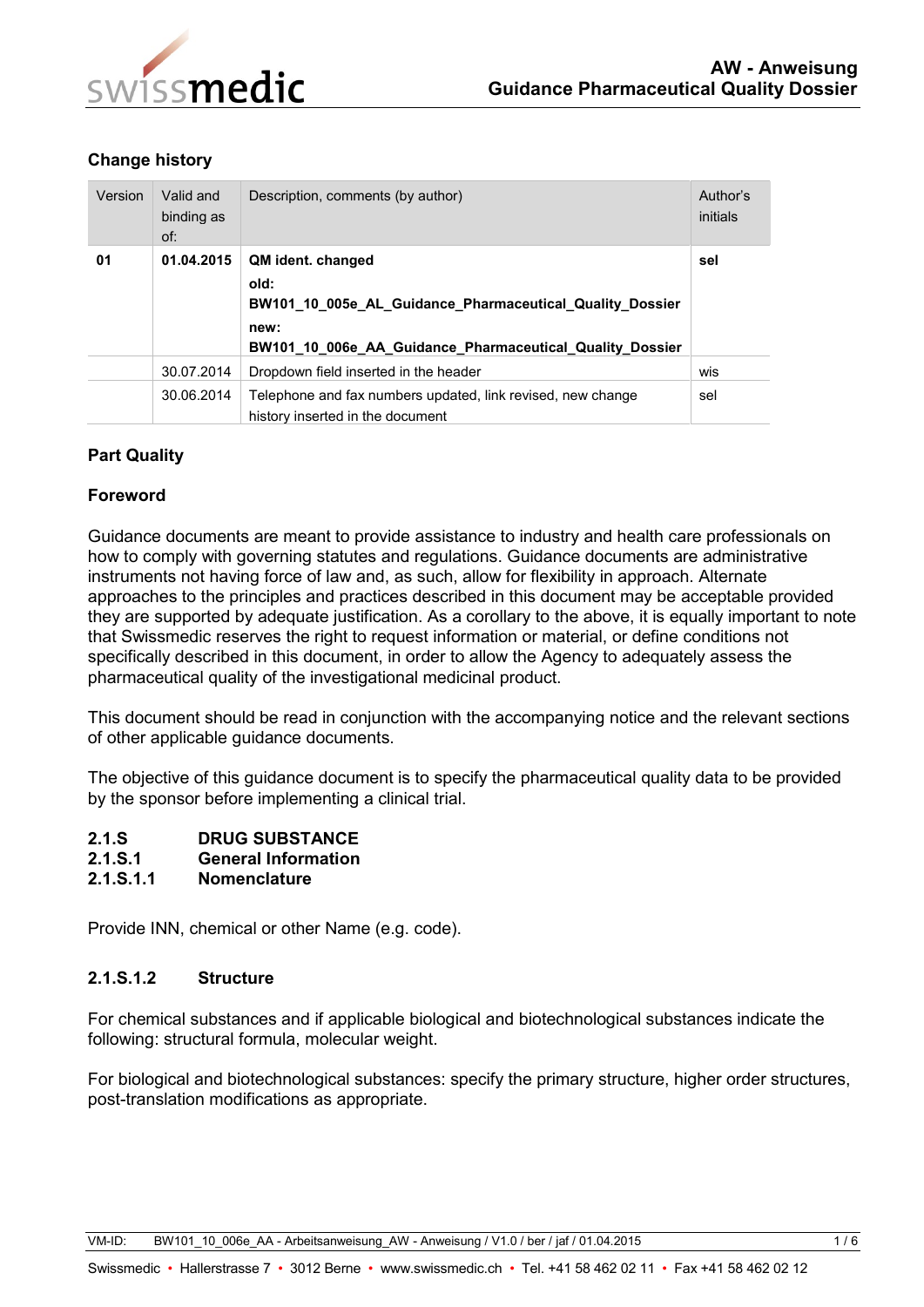

## **2.1.S.1.3 General Properties**

Indicate the main physico-chemical characteristics (e.g. pH / pK, melting point, solubility, physical form).

**2.1.S.2 Manufacture**

# **2.1.S.2.1 Manufacturer(s)**

Indicate the manufacturer(s) name(s) and address(es).

## **2.1.S.2.2 Description of Manufacturing Process and Process Controls**

For chemical substances: provide a flow chart of manufacture. Indicate at least for the last steps of synthesis the starting materials, intermediates, solvents and reagents used.

For biological and biotechnological substances: provide a description of the cell culture system, the purification steps applied and information regarding storage of intermediates.

## **2.1.S.2.3 Control of Material**

All material used in the manufacture (agents, solvents and any other materials) including the purity grade should be listed.

For biotechnological substances: provide information on the genetic development, which led to the selection of the processing strain. Describe the cell bank system and their control (identity, purity, stability).

## **2.1.S.2.4 Controls of Critical Steps and Intermediates**

Provide information as available.

## **2.1.S.2.5 Process Validation and/ or Evaluation**

## **2.1.S.3 Characterization**

# **2.1.S.3.1 Elucidation of structure and other characteristics**

For chemical substances briefly summarize available results. For phase II studies, data and methods are to be provided on request.

For biological and biotechnological substances: provide any information, which can contribute to establish the primary structure, higher order structures, biological activity, post translational modification or any other transformation.

## **2.1.S.3.2 Impurities**

This paragraph should be used to discuss potential impurities arising either from synthesis of chemical substances or from degradation.

For biological and biotechnological substance a distinction between process- and product related impurities is required.

Typical levels of impurities observed should be listed.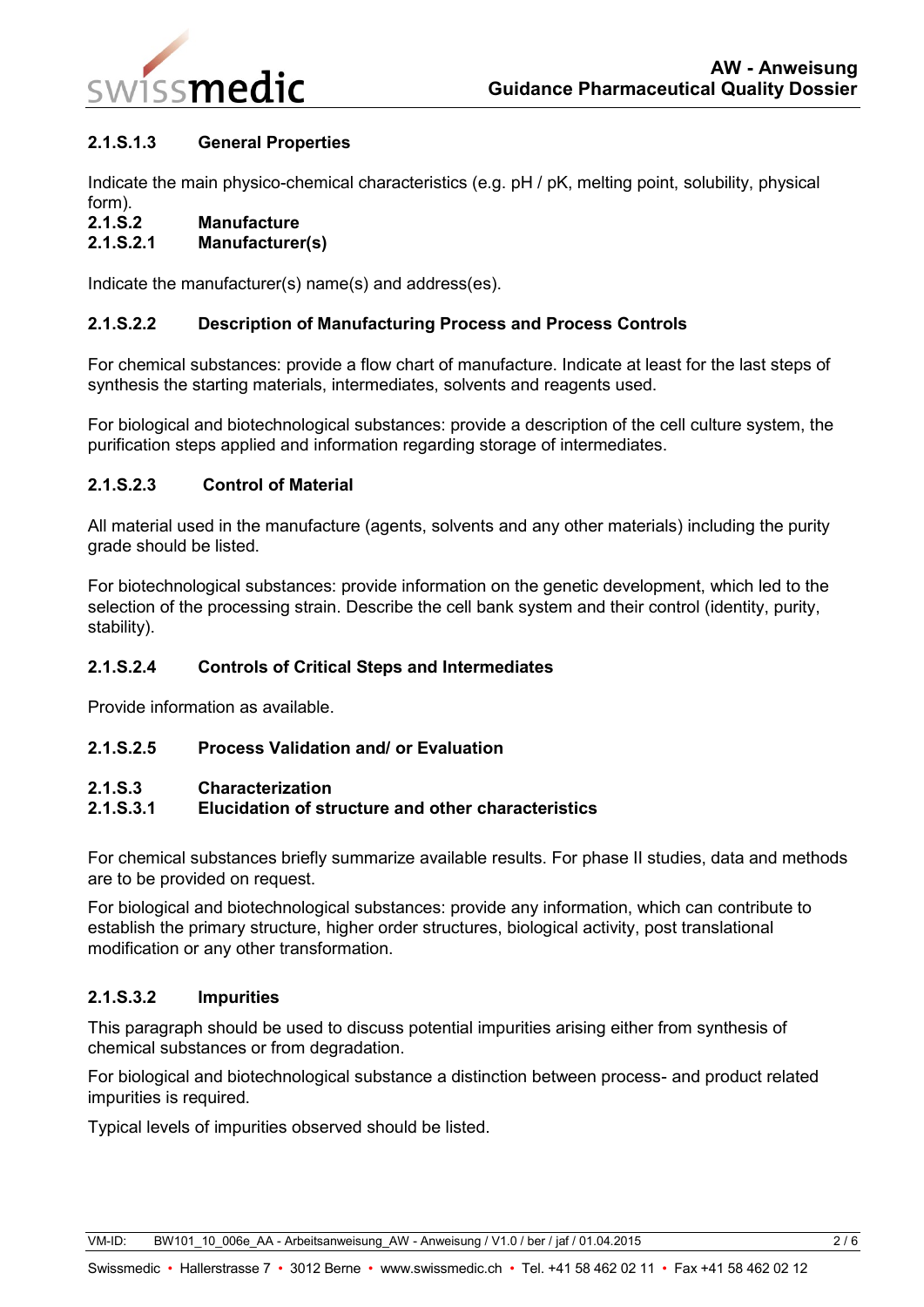

# **2.1.S.4 Control of Drug Substance**

## **2.1.S.4.1 Specification**

This paragraph should provide the specification of the drug substance including methods used and the acceptance criteria applied.

Upper limits are to be set for impurities. They can be preliminary and have to be justified taking the safety of use into account.

## **2.1.S.4.2 Analytical procedures**

Refer to Pharmacopoeias or provide a brief summary of the non-compendial methods used. For phase II studies, data and methods are to be provided on request.

## **2.1.S.4.3 Validation of Analytical Procedures**

The suitability of analytical methods needs to be demonstrated.

## **2.1.S.4.4 Batch Analyses**

Batch results, preferably in tabular format, or certificates of analysis are to be provided for the active substance batches used in non-clinical studies and for actual batch(es) or representative batch(es) of the Drug Substance to be used in clinical trials.

The batch number, batch size, manufacturing site, manufacturing date, testing methods, acceptance criteria and test results are to be listed.

## **2.1.S.4.5 Justification of specification**

Justify the choice of specification at this stage of development. Include methods used and the acceptance criteria applied. The limit of individual and total impurities should be explained with a reference to related preclinical results. For genotoxic impurities refer to the guidance EMEA/CHMP/QWP/251344/2006.

## **2.1.S.5 Reference standarts or materials**

Not required.

## **2.1.S.6 Container and closure system**

A brief description should be provided.

## **2.1.S.7 Stability**

Stability data including results (also from forced degradation studies for phase II studies) are to be summarized in tabular form. Re-test period for chemical substances and storage conditions are to be defined.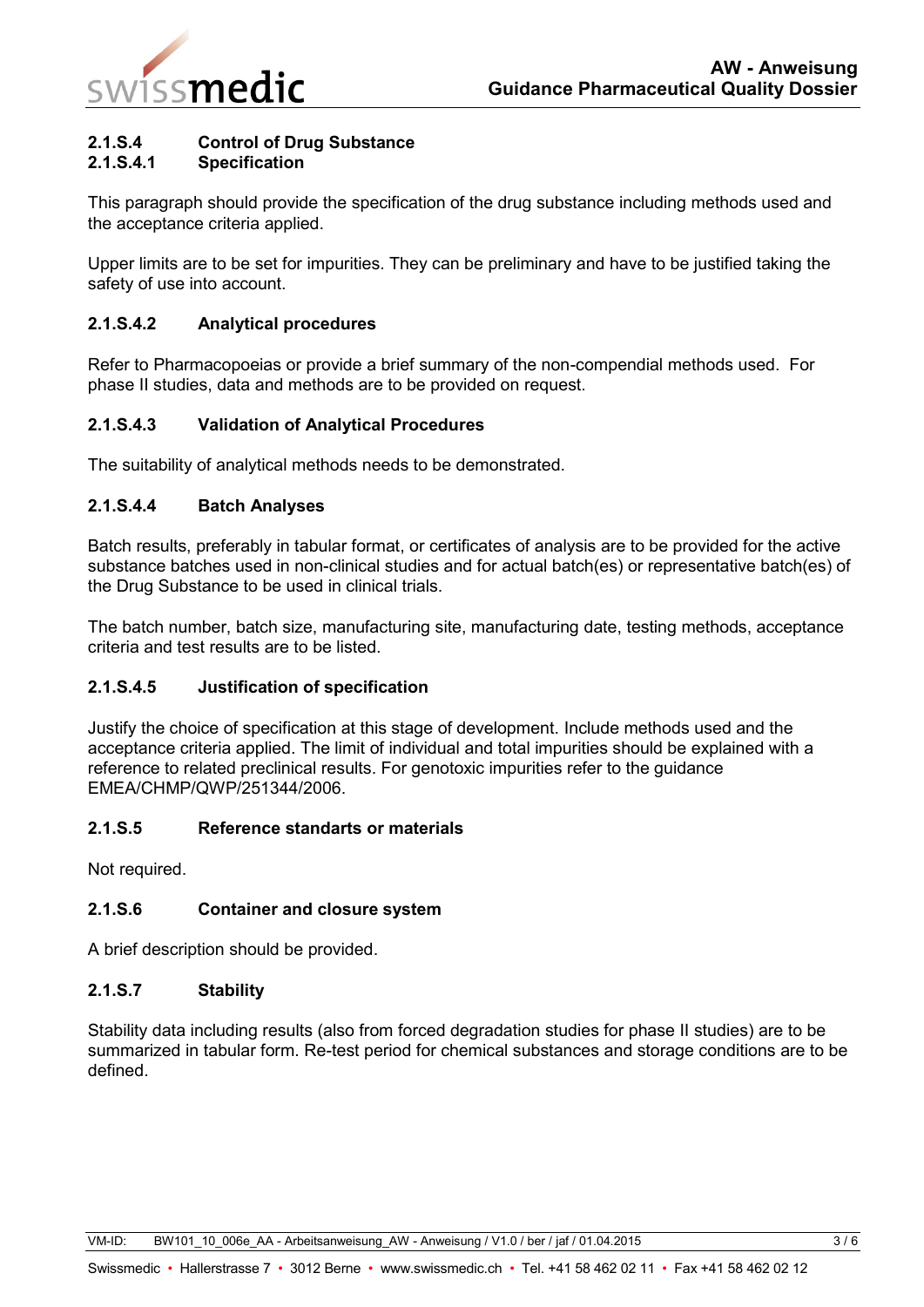

## **2.1.P DRUG PRODUCT**

## **2.1.P.1 Description and Composition of the Drug Product**

Provide the qualitative and quantitative composition of the Investigational Drug Product. In case of reconstitution, a description of the diluents used is necessary.

The declared formula should be the formulation of the batches used in the concerned clinical trial.

#### **2.1.P.2 Pharmaceutical Development**

Briefly describe the suitability of the selected dosage form to its intended use.

#### **2.1.P.3 Manufacture**

#### **2.1.P.3.1 Manufacturer(s)**

Indicate the manufacturer(s) name(s) and control site(s) name(s) and address(es).

## **2.1.P.3.2 Batch formula**

Not required.

## **2.1.P.3.3 Description of Manufacturing Process and Process Controls**

A flow chart should be provided.

## **2.1.P.3.4 Control of critical steps and intermediates**

In case of sterile products, the means or strategy used to guarantee product sterility have to be described.

## **2.1.P.3.5 Process Validation and/ or Evaluation**

Only for non-standard dosage forms required as available.

## **2.1.P.4 Control of Excipients**

#### **2.1.P.4.1 Specifications**

Refer to Pharmacopoeias or, if not described there, attach a certificate of analysis.

## **2.1.P.4.2 Analytical procedure**

Refer to Pharmacopoeias or provide a brief summary of the non-compendial methods used.

## **2.1.P.4.3 Validation of analytical procedure**

Not applicable.

## **2.1.P.4.4 Justification of specifications**

Not applicable.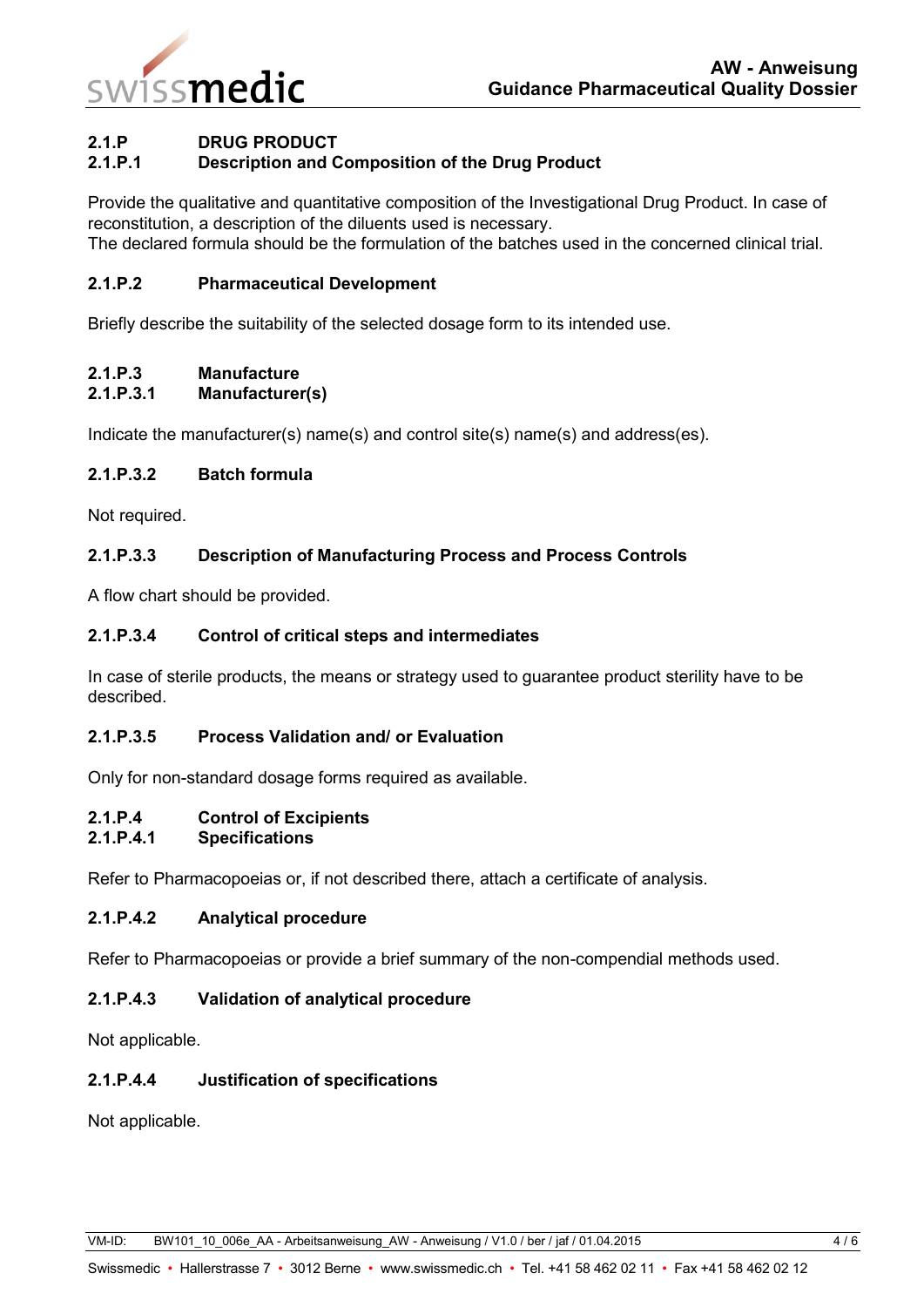

## **2.1.P.4.5 Excipients of Human or Animal Origin**

Provide necessary details with standard formular ZL000\_00\_010e\_FO Substances of animal or [human origin](https://www.swissmedic.ch/ZL000_00_010e_FO)

## **2.1.P.4.6 Novel Excipients**

If applicable, provide detailed information as outlined for Drug Substance.

## **2.1.P.5 Control of Drug Product**

## **2.1.P.5.1 Specifications(s)**

This paragraph should provide the specifications of the Investigational Drug Product including methods used and the acceptance criteria applied.

Upper limits are to be set for impurities. They can be preliminary and have to be justified taking the safety of use into account.

## **2.1.P.2 Analytical procedures**

Refer to Pharmacopoeias or provide a brief summary of the non-compendial methods used. For phase II studies, data and methods are to be provided on request.

## **2.1.P.5.3 Validation of Analytical Procedures**

The suitability of analytical methods needs to be demonstrated.

## **2.1.P.5.4 Batch Analyses**

Batch results, preferably in tabular format, or certificates of analysis are to be provided for actual batch(es) or representative batch(es) of the Investigational Drug Product to be used in clinical trials.

The batch number, batch size, manufacturing site, manufacturing date, testing methods, acceptance criteria and test results are to be listed.

## **2.1.P.5.5 Characterisation of the Impurities**

Only those impurities must be described here, which have not been mentioned under 2.1.S.3.2.

## **2.1.P.5.6 Justification of Specification(s)**

Justify the choice of specification at this stage of development. Include methods used and the acceptance criteria applied. The limit of individual and total impurities should be given here.

Upper limits are to be set for impurities. They can be preliminary and have to be justified taking the results of the preclinical studies into account.

## **2.1.P.7 Container Closure System**

Briefly describe the packaging and labeling of the investigational drug product and if applicable for the diluents for reconstitution.

VM-ID: BW101\_10\_006e\_AA - Arbeitsanweisung\_AW - Anweisung / V1.0 / ber / jaf / 01.04.2015 5 / 6